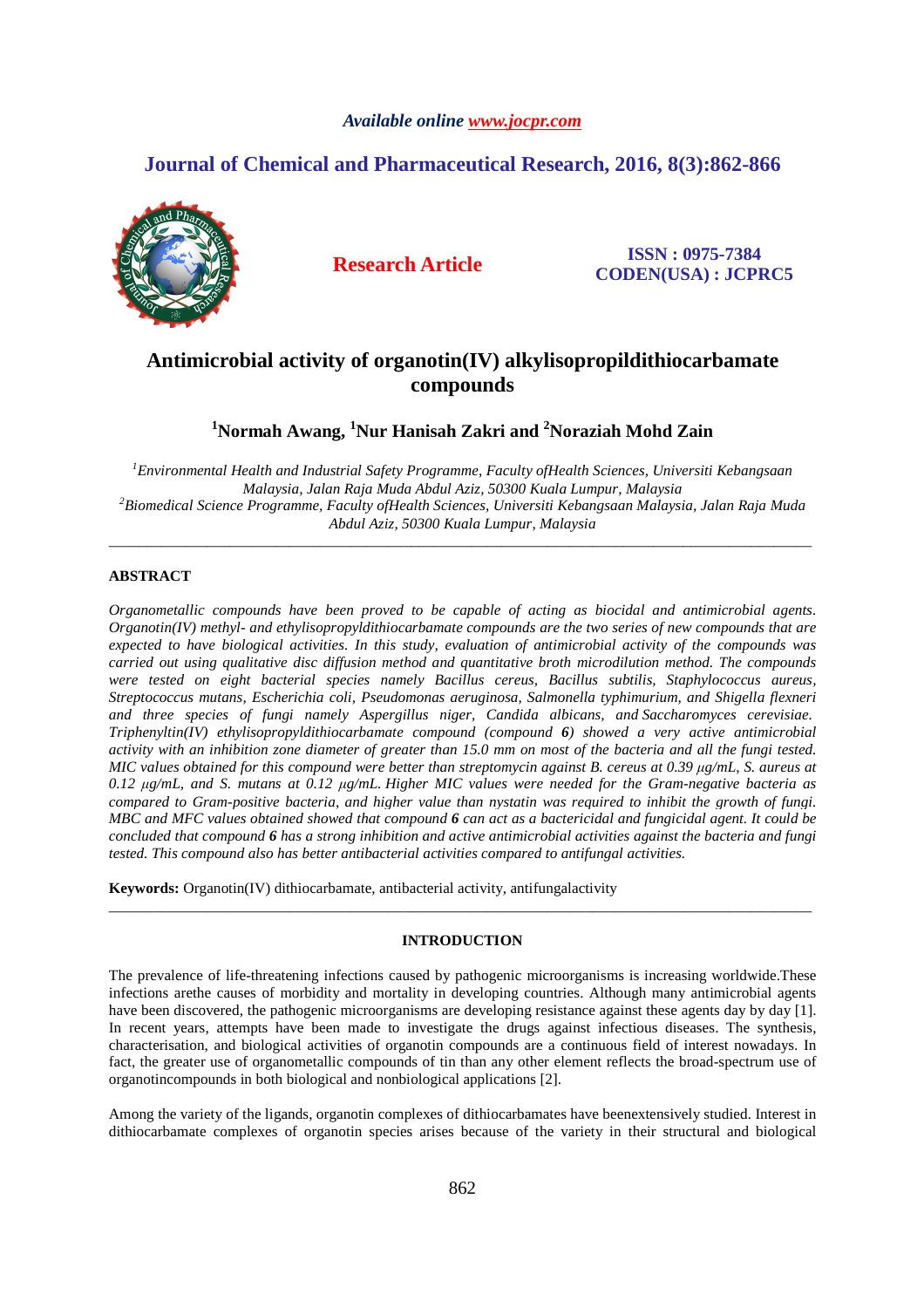activities [3]. Organotin compounds are now the active components in a number of biocidal formulations, besides their applications in such diverse areas as fungicides, miticides, molluscicides, marine antifouling paints, surface disinfectants, and wood preservatives [4]. Dithiocarbamaates are also widely used in agriculture as insecticides, fungicides, and pesticides. The reason for such extensive works is the biological activities of both organotin(IV) and dithiocarbamate compounds [3].

\_\_\_\_\_\_\_\_\_\_\_\_\_\_\_\_\_\_\_\_\_\_\_\_\_\_\_\_\_\_\_\_\_\_\_\_\_\_\_\_\_\_\_\_\_\_\_\_\_\_\_\_\_\_\_\_\_\_\_\_\_\_\_\_\_\_\_\_\_\_\_\_\_\_\_\_\_\_

In view of the diverse applications of organotin(IV) dithiocarbamate, this studyaims to determine the possible use of two series of new compounds, which are triphenyltin(IV) methyl- and ethylisopropildithiocarbamate. This paper reports the results of antimicrobial activity screening of six organotin(IV) dithicarbamate compounds. Disc diffusion and broth microdilution methods were used for qualitative and quantitative evaluations of the antimicrobial activitity, respectively, against bacteria and fungi.

# **EXPERIMENTAL SECTION**

### **Materials**

Chemicals: Streptomycin sulphate powder and nystatin powder were purchased from Sigma-Aldrich. All the chemicals of organotin(IV) dithiocarbamate were synthesised by Normah Awang, Environmental Health and Industrial Safety Programme, Faculty of Health Sciences, Universiti Kebangsaan Malaysia. The compounds included:

- compound **1**: dimethyltin(IV) methylisopropyldithiocarbamate<br>compound **2**: dibuthyltin(IV) methylisopropyldithiocarbamate
- dibuthyltin(IV) methylisopropyldithiocarbamate
- compound **3**: triphenyltin(IV) methylisopropyldithiocarbamate
- compound **4**: dimethyltin(IV) ethylisopropyldithiocarbamate
- compound **5**: dibutyltin(IV) ethylisopropyldithiocarbamate
- compound 6: triphenyltin(IV) ethylisopropyldithiocarbamate

Microorganisms: The microorganisms were obtained from the culture collection of the Department of Biomedical Science, Faculty ofHealth Sciences, Universiti Kebangsaan Malaysia. The bacteria stock cultures were grown on Mueller-Hinton agar for bacteria and Sabouraud dextrose agar for fungi and yeasts. The microbial strains were *Bacillus cereus*, *Bacillus subtilis*, *Escherichia coli*, *Pseudomonas aeruginosa*, *Salmonella typhimurium*, *Shigella flexneri*, *Staphylococcus aureus*, and*Streptococcus mutans*, while the fungal strains were*Aspergillus niger*, *Candida albicans*,and *Saccharomyces cerevisiae.*

## **Assay for Antimicrobial Activity**

Disc Diffusion Method:Antimicrobial activity of the compounds **1**-**6**was tested using disc diffusion (Kirby-Bauer) method according to Bou (2007), which is a recommended standard of Clinical Laboratory Standard Institute. The discs (6 mm in diameter) were prepared by impregnating them with 10  $\mu$ L of each compound solution (10 mg/mL), and the solvent was allowed to dry off in an aseptic hood untilthe discs contained 100 µg of compound. The discs were then evenly spaced on the agar surface previously inoculated with the suspension of each microbe  $(10^6 - 10^8)$ CFU/mL) to be tested. Standard discs of streptomycin sulphate (10  $\mu$ g/disc) for bacteria and nystatin (20  $\mu$ g/disc) for fungi and yeast were used as positive controls, while 35% DMSO disc was used as a negative control. The plates were incubated at 37°C for 24 h for bacteria and at 32°C for 72 h for fungi. The antimicrobial activity was recorded by measuring the width of the clear inhibition zones around each disc. Each assay in this experiment was repeated in triplicate.

Broth Microdilution Method:The effectiveness of antimicrobial activity of the compound was quantified using the broth microdilution method according to EUCAST (2000) by using 96-well microdilution plates with nominal capacity of approximately 300  $\mu$ L. In each column, from 1–10 wells, of the microdilution plate dispense 100  $\mu$ L of compound with different concentration (200–0.39 µg/mL) into 100 µL Mueller-Hinton broth for bacteria and RPMI 1640 for fungi. A hundredmicroliter of culture containing  $10^5$ - $10^6$  CFU was inoculated in each column and incubated for 24 h at 37°C for bacteria and 72 h at 32°C for fungi. Streptomycin sulphate (10  $\mu$ g/mL) and nystatin (20 µg/mL) were used as standard antimicrobials for comparison with the activities of the compounds against the microbial species.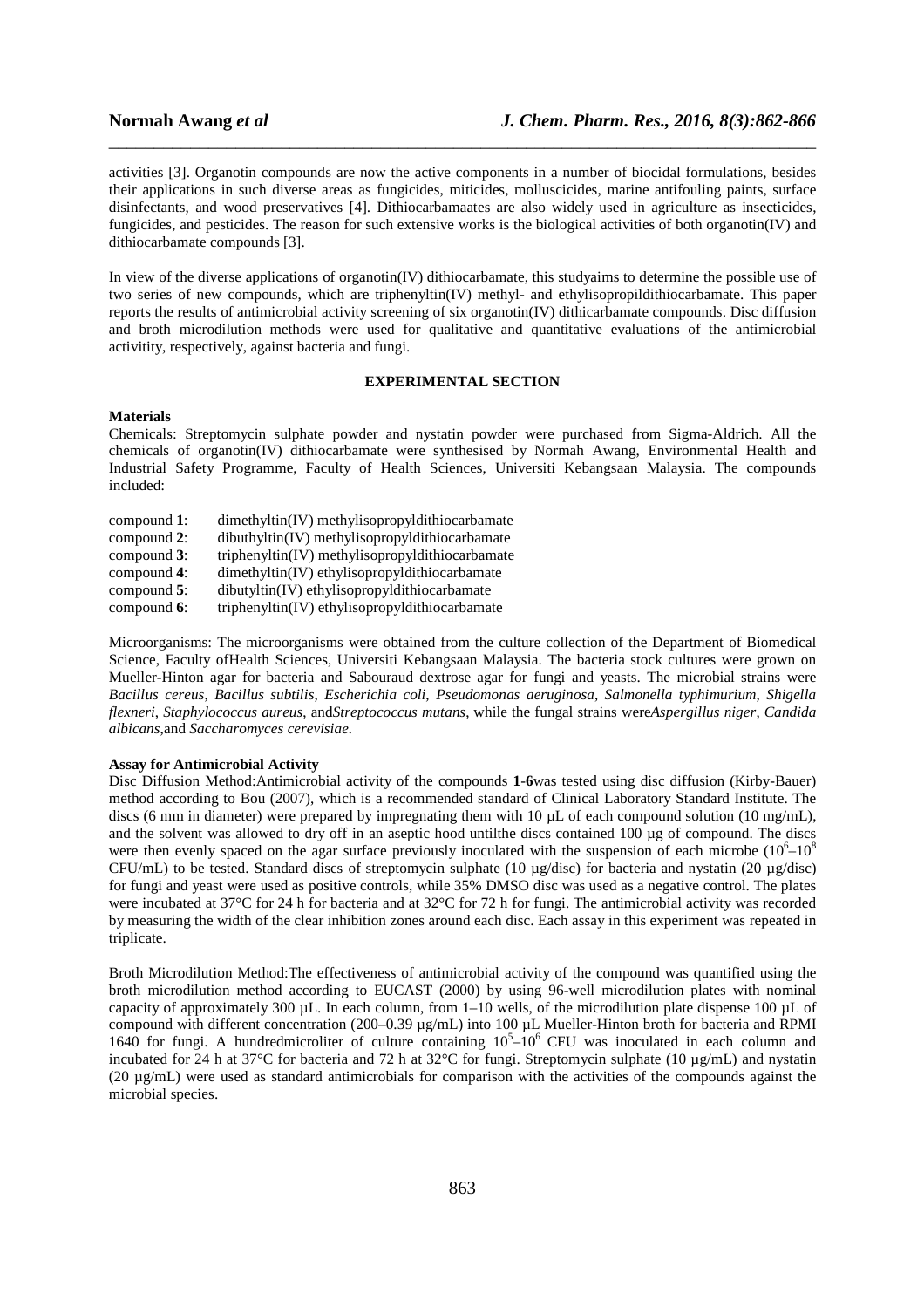### **RESULTS AND DISCUSSION**

\_\_\_\_\_\_\_\_\_\_\_\_\_\_\_\_\_\_\_\_\_\_\_\_\_\_\_\_\_\_\_\_\_\_\_\_\_\_\_\_\_\_\_\_\_\_\_\_\_\_\_\_\_\_\_\_\_\_\_\_\_\_\_\_\_\_\_\_\_\_\_\_\_\_\_\_\_\_

The filter paper disc diffusion method is a very convenient and rapid method for screening of antimicrobial activity. The formation of inhibition zone is observed as a result of the diffusion of antimicrobial compounds from the filter paper. The effectiveness of compounds is quantified further by measuring the minimum inhibition concentration that inhibits the growth of microbes compared with the standard antimicrobial [5]. Based on the size of inhibition zone, the compounds are categorised into weak inhibition (1–9 mm), medium inhibition (10–14 mm),or strong inhibition (15–19 mm) [5]. The compounds that inhibit the tested microbe with the size of zone of inhibition ofmore than 15 mm are considered to have an active antimicrobial activity [6, 7].

Table 1 shows the classification of the size of zone of inhibition for compounds **1–6** against the tested bacteria. All of the compounds showed significant antibacterial activities. The size of inhibition zone of compound **1** was 7.0±0.0–14.0±0.0 mm; compound **2**:7.3±0.6–12.3±0.6 mm; compound **3**: 8.7±0.6–13.3±1.5 mm; compound **4**: 8.0±1.0–18.0±0.0 mm; compound **5**: 7.3±0.6–15.3±0.6 mm; and compound **6**: 7.3±0.6–29.3±0.6 mm against the tested bacteria. Based on the size of zone of inhibition, compound **6** showed the strongest inhibition and had the most active antibacterial activity with the size of inhibition zone of ≥15 mm against most of the bacteria except *E. coli* and *S. typhimurium*. Compound **6** also showed a bigger zone of inhibition than streptomycin against *S. aureus* and *P. aeruginosa*. Other than that, compound **4** showed a bigger inhibition size than other compounds against *E. coli* and *S. typhimurium*. Compound **4** showed ahigher activity than streptomycin against *S. typhimurium*.

|                        | <b>Inhibition zone</b>                   |         |              |         |          |          |          |
|------------------------|------------------------------------------|---------|--------------|---------|----------|----------|----------|
| <b>Strain</b>          | <b>Streptomycin</b><br>$(10 \mu g/disc)$ | 1       | $\mathbf{2}$ | 3       | 4        | 5        | 6        |
| Gram-positive          |                                          |         |              |         |          |          |          |
| <b>Bacillus</b> cereus | $^{+++}$                                 | $^{+}$  | $^{+}$       | $+$     | $^{+}$   | $^{+}$   | $^{+++}$ |
| Bacillus subtilis      | $^{+++}$                                 | $+$     | $+$          | $+$     | $++$     | $++$     | $+++$    |
| Staphylococcus aureus  | $^{+++}$                                 | $+$     | $+$          | $+$     | $+$      | $^{+}$   | $^{+++}$ |
| Streptococcus mutans   | $^{+++}$                                 | $+$     | $+$          | $+$     | $^{++}$  | $+$      | $^{+++}$ |
| Gram-negative          |                                          |         |              |         |          |          |          |
| Escherichia coli       | $^{+++}$                                 | $^{++}$ |              | $^{+}$  | $^{++}$  | $^{+}$   | $^{+}$   |
| Pseudomonas aeruginosa | $^{+++}$                                 | $+$     | $^{++}$      | $^{++}$ | $^{++}$  | $^{+++}$ | $^{+++}$ |
| Salmonella typhimurium | $+$                                      | $^{++}$ | $+$          | $++$    | $^{+++}$ | $^{++}$  | $^{+}$   |
| Shigella flexneri      | $^{+++}$                                 | $+$     | $^{++}$      | $^{++}$ | $++$     | $^{++}$  | $+++$    |

*+ weak inhibition (6–9 mm)* 

*++ medium inhibition (10–14 mm)* 

*+++ strong inhibition (≥15 mm)* 

Table 2 shows the classification size of zone of inhibition for compounds **1–6** against the tested fungi. Not all the compounds showed antifungal activities. The size of zone of inhibition for compound **1** was 6.0±0.0–6.3±0.6 mm; compound **2**: 6.0±0.0–10.3±0.0 mm; compound **3**: 6.0±0.0–7.7±0.6 mm; compound **4**: 6.0±0.0–14.0±0.6 mm; compound **5**:6.0±0.0–6.3±0.6 mm; and compound **6**: 17.0±1.0–21.7±0.6 mm. Compound **6** showed the strongest inhibition and had the most active antifungal activity against all the fungi.Compound **6** showed a bigger zone of inhibition than nystatin against *A. niger* and *C. albicans* and same inhibition zone size against *S. cerevisiae.* 

|  |  |  | Table 2: Antifungal activity of compounds 1-6 |  |
|--|--|--|-----------------------------------------------|--|
|--|--|--|-----------------------------------------------|--|

|                          | <b>Inhibition zone</b>                                                                                                                   |        |         |   |  |   |          |  |
|--------------------------|------------------------------------------------------------------------------------------------------------------------------------------|--------|---------|---|--|---|----------|--|
| <b>Strain</b>            | <b>Nystatin</b><br>$(20 \mu g/disc)$                                                                                                     | 1      |         | 3 |  | 5 | 6        |  |
| Aspergillus niger        | $^{++}$                                                                                                                                  |        |         |   |  |   | $^{+++}$ |  |
| Candida albicans         | $^{++}$                                                                                                                                  |        | $^{++}$ |   |  |   | $^{+++}$ |  |
| Saccharomyces cerevisiae | $^{+++}$                                                                                                                                 | $^{+}$ | $\pm$   |   |  |   | $^{+++}$ |  |
|                          | $-$ no inhibition (0 mm)<br>$+$ weak inhibition (6–9 mm)<br>$++ medium inhibition (10–14 mm)$<br>$+++$ strong inhibition ( $\geq$ 15 mm) |        |         |   |  |   |          |  |

The screening results indicated that not all the compounds exhibited antifungal and antibacterial activities. It can be noted that compounds with phenyl groups showed a greater inhibitory effect against the tested fungi and yeast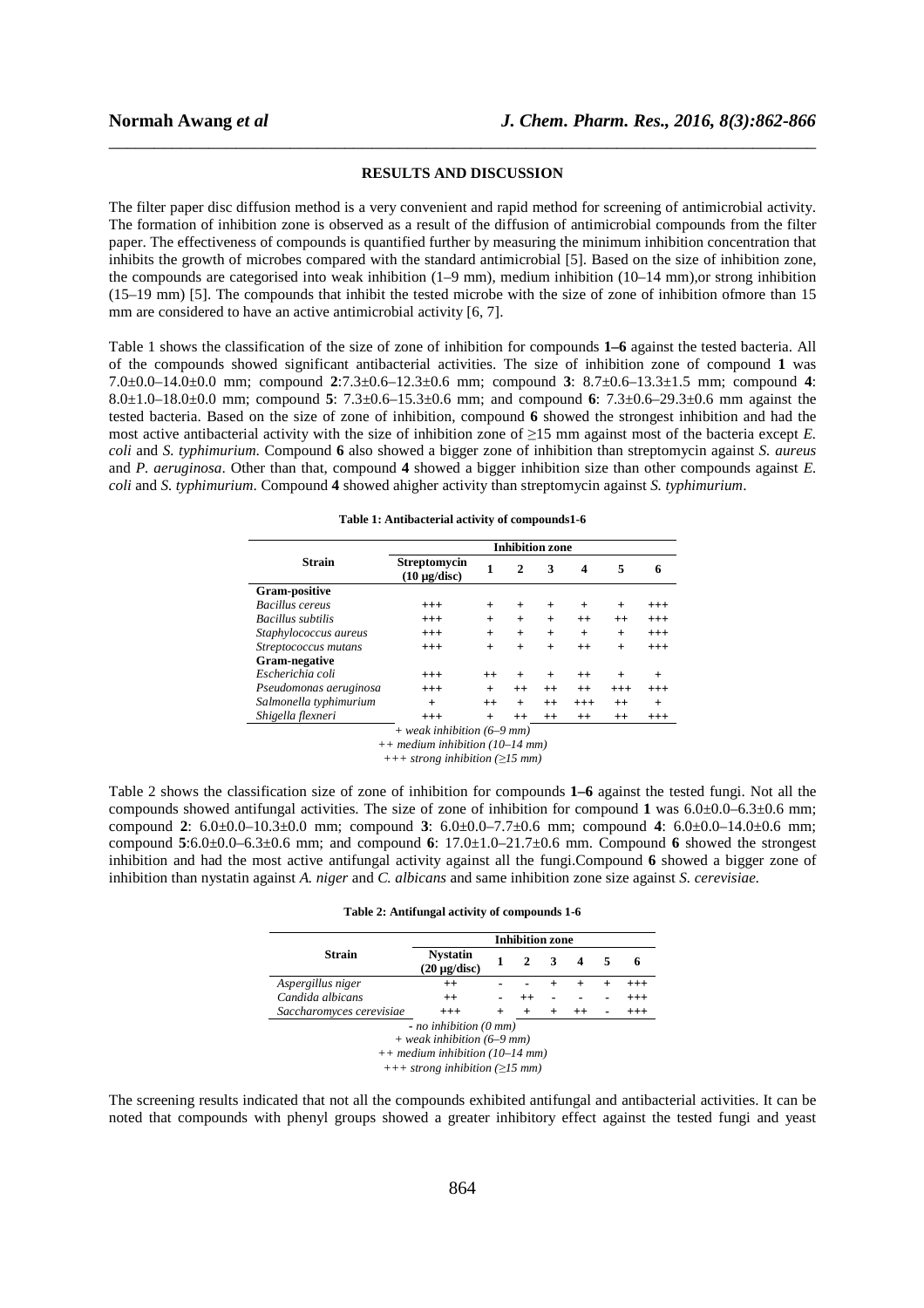compared to other alkyl groups. Thus, the presence of phenyl groups in compound bonded with a tin atom is responsible for the rise of toxicity [8].

\_\_\_\_\_\_\_\_\_\_\_\_\_\_\_\_\_\_\_\_\_\_\_\_\_\_\_\_\_\_\_\_\_\_\_\_\_\_\_\_\_\_\_\_\_\_\_\_\_\_\_\_\_\_\_\_\_\_\_\_\_\_\_\_\_\_\_\_\_\_\_\_\_\_\_\_\_\_

Analysis was donefurther to measurethe minimum inhibition concentration (MIC) and minimum bactericidal concentration (MBC) and minimum fungicidal concentration (MFC) for compound that showedactive antimicrobial activitiedwith a size of inhibition zone of ≥15 mm [9]. Compounds giving MIC values of between 125 and 250 µg/mL were considered to possess a moderate activity, while those with MIC values of higherthan 250 µg/mL were considered to possess a weak activity [6].

Table 3 shows the values of MIC and MBC of compounds against the tested bacteria. MIC value of compound **6** was 0.39–50.0  $\mu$ g/mL, i.e.,  $\leq 125 \mu$ g/mL against all the tested bacteria, thus considered to possess a strong antibacterial activity. Compound **6** showed a better MIC value than streptomycin against most of the Gram-positive bacteria. In terms of bactericidal activity, the compound was better against Gram-positive strains than Gramnegative strains tested. The reason could be due to the difference in the structure of the cell walls. The walls of Gram-negative cells are more complex than those of Gram-positive cells. The lipopolysaccharide forms an outerlipid membrane and contributes to the complex antigenic specificity of Gram-negative cells [4].

**Table 3: Minimum inhibition concentration (MIC) and minimum bactericidal concentration (MBC) of compound6 against tested bacteria** 

| <b>Strain</b>          | MIC (µg/mL)         |         | $MBC (\mu g/mL)$    |         |  |  |  |  |  |
|------------------------|---------------------|---------|---------------------|---------|--|--|--|--|--|
|                        | <b>Streptomycin</b> | Comp. 6 | <b>Streptomycin</b> | Comp. 6 |  |  |  |  |  |
| <b>Gram-positive</b>   |                     |         |                     |         |  |  |  |  |  |
| Bacillus cereus        | 0.63                | 0.39    | 0.63                | 0.78    |  |  |  |  |  |
| Bacillus subtilis      | 0.16                | 0.39    | 0.16                | 25.0    |  |  |  |  |  |
| Staphylococcus aureus  | 0.63                | 0.12    | 2.5                 | 0.78    |  |  |  |  |  |
| Streptococcus mutans   | 0.63                | 0.12    | 0.63                | 3.13    |  |  |  |  |  |
| Gram-negative          |                     |         |                     |         |  |  |  |  |  |
| Escherichia coli       | 1.25                | 12.5    | 1.25                | 25.0    |  |  |  |  |  |
| Pseudomonas aeruginosa | 0.63                | 25.0    | 0.63                | 25.0    |  |  |  |  |  |
| Salmonella typhimurium | 5.0                 | 50.0    | 5.0                 | 50.0    |  |  |  |  |  |
| Shigella flexneri      | 1.25                | 6.25    | 2.5                 | 25.0    |  |  |  |  |  |

Table 4 shows the values of MIC and MFC of compounds against the tested microbes. MIC value of compound **6** was 1.56–6.25 µg/mL, and it possessed a strong antifungal activity. The resistance of fungal species against compound **6** could be due to their morphological structure. Fungi have thicker cell walls and contain higher percentage of chitin than bacteria. Test microorganisms with low MIC values also showed low concentrations of MBC and MFC. The results showed thatcompound **6** exhibited bacteriostatic or fungiostaticactivities at low concentrations and bactericidal or fungicidal activities at high concentrations. Therefore, the MIC and MBC values are useful as a guideline to choose the appropriate and effective concentrations for therapeutic purposes [10].

**Table 4: Minimum inhibition concentration (MIC) and minimum fungicidal concentration (MFC) of compound6 against tested fungi** 

| <b>Strain</b>            |                 | MIC (µg/mL) | MFC (µg/mL)     |         |  |  |
|--------------------------|-----------------|-------------|-----------------|---------|--|--|
|                          | <b>Nystatin</b> | Comp. 6     | <b>Nystatin</b> | Comp. 6 |  |  |
| Aspergillus niger        | 5.0             | 6.25        | 10.0            | 50.0    |  |  |
| Candida albicans         | 1.25            | 3.13        | 2.5             | 6.25    |  |  |
| Saccharomyces cerevisiae | .25             | .56         | 2.5             | 3.13    |  |  |

#### **CONCLUSION**

The screening results indicated that all compounds (compounds **1**-**6**) exhibited antibacterial activities but not all compounds exhibited antifungal activities. Compounds with phenyl groups (compound **3** and compound **6**) showed the greatest inhibitory against thetested microbes. However, more studies that focus on mechanism of action, structure activity relationship, and toxicological evaluation are needed. Further studies shouldalso identify the active constituents in the organotin(IV) dithiocarbamate complexes.